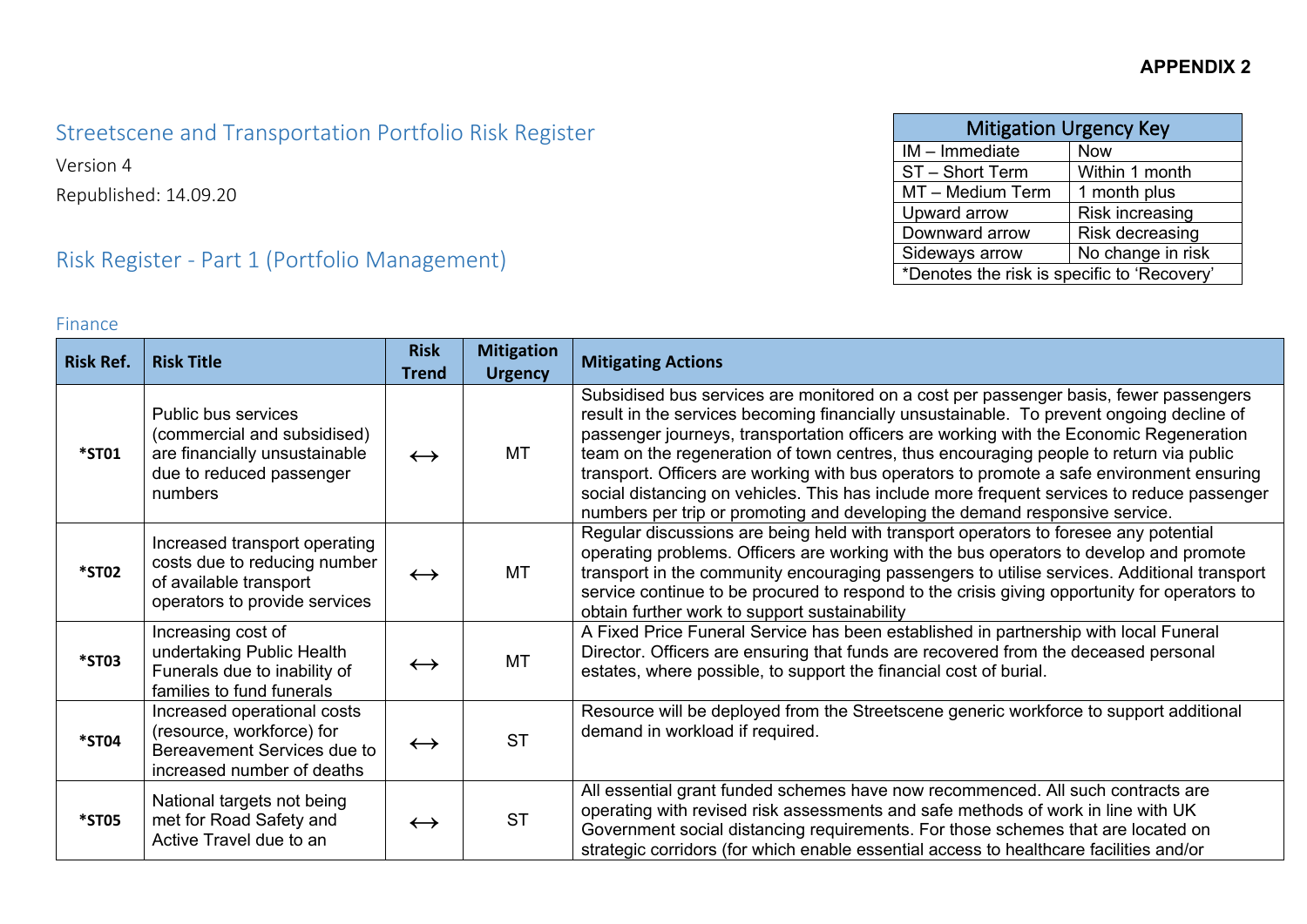#### **APPENDIX 2**

| <b>Risk Ref.</b> | <b>Risk Title</b>                                                                                                                          | <b>Risk</b><br><b>Trend</b> | <b>Mitigation</b><br><b>Urgency</b> | <b>Mitigating Actions</b>                                                                                                                                                                                                                                                                                                                                                                                                                                                                                                                                                                                                                                                                                                |
|------------------|--------------------------------------------------------------------------------------------------------------------------------------------|-----------------------------|-------------------------------------|--------------------------------------------------------------------------------------------------------------------------------------------------------------------------------------------------------------------------------------------------------------------------------------------------------------------------------------------------------------------------------------------------------------------------------------------------------------------------------------------------------------------------------------------------------------------------------------------------------------------------------------------------------------------------------------------------------------------------|
|                  | inability to complete essential<br>schemes                                                                                                 |                             |                                     | essential services), an individual assessment as to whether works should continue have<br>been made.                                                                                                                                                                                                                                                                                                                                                                                                                                                                                                                                                                                                                     |
| <b>ST06</b>      | Unable to ensure highways<br>infrastructure remains safe<br>and capable of supporting<br>economic growth due to<br>reduced funding         | $\leftrightarrow$           | <b>ST</b>                           | Highway Inspectors continue to inspect the network for defects with potential to cause<br>serious injury or accident, and these are responded to immediately by our in-house road<br>repair teams. Major resurfacing schemes have re-commenced and officers are working<br>closely with contractors to ensure best value is achieve under the circumstances. Risk<br>remains due to uncertainty of future funding.                                                                                                                                                                                                                                                                                                       |
| <b>ST07</b>      | Unable to respond to Ash Die<br>Back due to insufficient<br>resource or funding                                                            | $\leftrightarrow$           | <b>ST</b>                           | Plans to train Streetscene staff to inspect and assess the risk of Ash Die Back affecting the<br>highway network have been interrupted, and assistance from Planning, Environment &<br>Economy tree service team has been sought to support this exercise going forward whilst<br>Ash trees are in full leaf, when it is most obvious to spot the disease.                                                                                                                                                                                                                                                                                                                                                               |
| <b>*ST08</b>     | Increase in third party claims<br>due to changes in Highway<br>Inspection process                                                          | $\leftrightarrow$           | <b>MT</b>                           | Streetscene Area Coordinators continue to monitor roads in their area and report, on a risk-<br>based methodology, any defect that could be deemed a significant danger. Designated teams<br>within the service delivery team are available to provide emergency repair to identified<br>defects.                                                                                                                                                                                                                                                                                                                                                                                                                        |
| *ST09            | Loss of income from the sale<br>of recyclable materials due to<br>reduced market demand                                                    | ↑                           | MT                                  | Officers are undertaking regular participation in Welsh Government lead officer meetings in<br>which information is provided on the recyclable market. Early notification of a decrease in<br>potential values is being received and monitored. Expected loss of income is being included<br>into the Medium Term Financial Strategy as prior to COVID-19, markets were already on the<br>decline due to the changes in material use (e.g. reduced demand for high quality paper).<br>Income levels have fallen considerably over the past several months, particularly for metal,<br>plastics and textiles                                                                                                              |
| <b>*ST10</b>     | Increased expenditure on<br>contract, labour, plant,<br>vehicles and materials due to<br>changing work patterns in<br>response to pandemic | $\leftrightarrow$           | <b>MT</b>                           | Continual review is being undertaken at weekly Portfolio Senior Management Team meetings<br>on the most appropriate methods of delivering services in an effective and cost-effective<br>manner while abiding by Government guidance on social distancing and keeping as many of<br>the workforce apart to prevent viral transition amongst crews. As measures become relaxed<br>or alternative methods identified to deliver service, procedures are adapted and contractors<br>are being utilised to supplement Council staff if required.<br>With the exception of the waste collection crews, all operatives are now working to<br>substantive rotas and the number of employed agency staff is at pre-COVID levels. |
| *ST10a           | Increased expenditure on the<br>disposal of residual waste<br>due to increased tonnage                                                     | ↑                           | <b>MT</b>                           | Since the commencement of lockdown the tonnage of residual waste collected from<br>residential properties has been increasing. On review of annual trends the increase is<br>between 12-20% per month based on the same time last year. Officers will be promoting the<br>national behavioral change campaign developed by Welsh Government to reinstate the                                                                                                                                                                                                                                                                                                                                                             |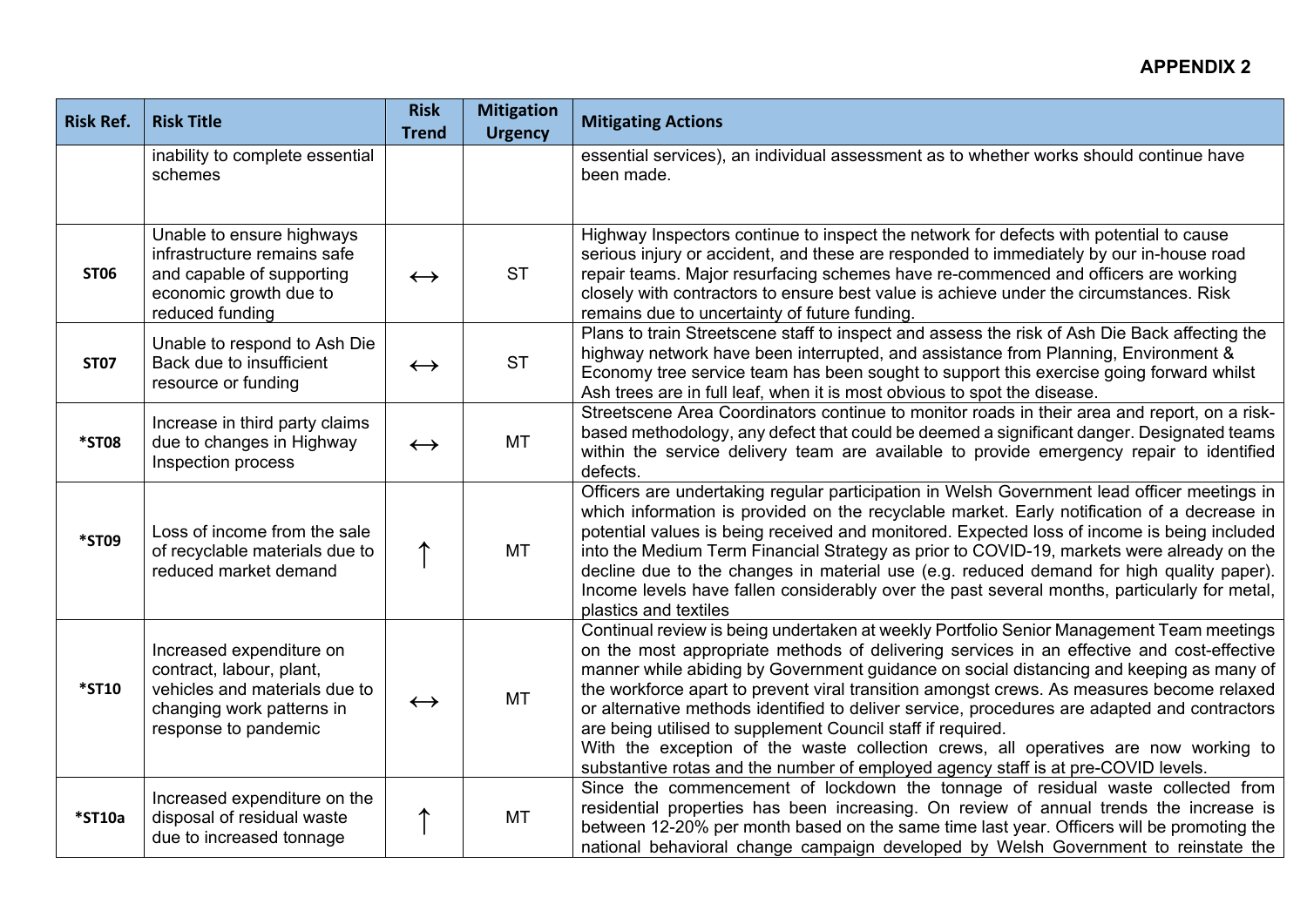| <b>Risk Ref.</b> | <b>Risk Title</b>                                                                            | <b>Risk</b><br><b>Trend</b> | <b>Mitigation</b><br><b>Urgency</b> | <b>Mitigating Actions</b>                                                                                                                                                                                                                                                                                                                                                                                                                                                                                                                                                                                                                            |
|------------------|----------------------------------------------------------------------------------------------|-----------------------------|-------------------------------------|------------------------------------------------------------------------------------------------------------------------------------------------------------------------------------------------------------------------------------------------------------------------------------------------------------------------------------------------------------------------------------------------------------------------------------------------------------------------------------------------------------------------------------------------------------------------------------------------------------------------------------------------------|
|                  | collected from residential<br>properties                                                     |                             |                                     | message to residents that they must recycle all waste. Also, a relaunch of the side waste<br>enforcement process will take place from early October to ensure that only the allocated<br>amount of residual waste is placed out for collection each fortnight.                                                                                                                                                                                                                                                                                                                                                                                       |
| $*$ ST11         | Significant loss of income<br>from the suspension of<br>services due to COVID-19<br>response | $\leftrightarrow$           | MT                                  | Continual reviews are being undertaken at weekly Portfolio Senior Management Team<br>meetings on the appropriate times to re-introduce chargeable services. All factors are being<br>considered when making these decisions, including the available resources to deliver<br>services and the Safety and Health of employees and public. Services will be resumes as<br>soon as it is safe to do so, while some services such as brown bin collections have already<br>been reintroduced. Loss of income as a result of service changes in the emergency response<br>phase is being collated and monitored within the Medium Term Financial Strategy |

### **Workforce**

| <b>Risk Ref.</b> | <b>Risk Title</b>                                                                                                                               | <b>Risk</b><br><b>Trend</b> | <b>Mitigation</b><br><b>Urgency</b> | <b>Mitigating Actions</b>                                                                                                                                                                                                                                                                                                                                                                                                                                               |
|------------------|-------------------------------------------------------------------------------------------------------------------------------------------------|-----------------------------|-------------------------------------|-------------------------------------------------------------------------------------------------------------------------------------------------------------------------------------------------------------------------------------------------------------------------------------------------------------------------------------------------------------------------------------------------------------------------------------------------------------------------|
| $*$ ST12         | Reduced numbers of frontline<br>workers and contractors to<br>deliver services safely due to<br>increased sickness levels                       | $\leftrightarrow$           | <b>MT</b>                           | Sickness levels have improved are now at pre-COVID levels. The number of agency staff<br>employed is also at pre-COVID levels.                                                                                                                                                                                                                                                                                                                                          |
| $*$ ST13         | <b>Limited Personal Protective</b><br>Equipment for workforce to<br>conduct operations safely<br>due to lack of availability in<br>supply chain | $\leftrightarrow$           | <b>ST</b>                           | The Streetscene stores department are continually reviewing the availability of Personal<br>Protective Equipment (PPE) that is required in line with service risk assessments. The<br>existing supply chain is being monitored whilst officers are also identifying other companies<br>that can provide the required equipment.<br>There are currently no issues with the supply chain for PPE and all staff/workforce have the<br>required equipment as risk assessed. |
| <b>ST14</b>      | An increase in staff absence<br>due to physical and verbal<br>abuse while undertaking<br>duties                                                 | $\leftrightarrow$           | IM                                  | Support and advice has been provided to the workforce with information about revised<br>services being published to the public through our websites, social media and signage. All<br>reports of abuse are passed to North Wales Police.<br>Since new measures have been introduced there has been limited numbers of reported<br>cases of abuse as members of the public are compliant with new measures.                                                              |
| <b>ST15</b>      | Workforce industrial action<br>will impact on our ability to<br>deliver key operational<br>services                                             | $\leftrightarrow$           | IM                                  | There has been consultation with unions throughout the pandemic in relation to changes in<br>working practice and measures put in place to protect staff and workforce welfare.                                                                                                                                                                                                                                                                                         |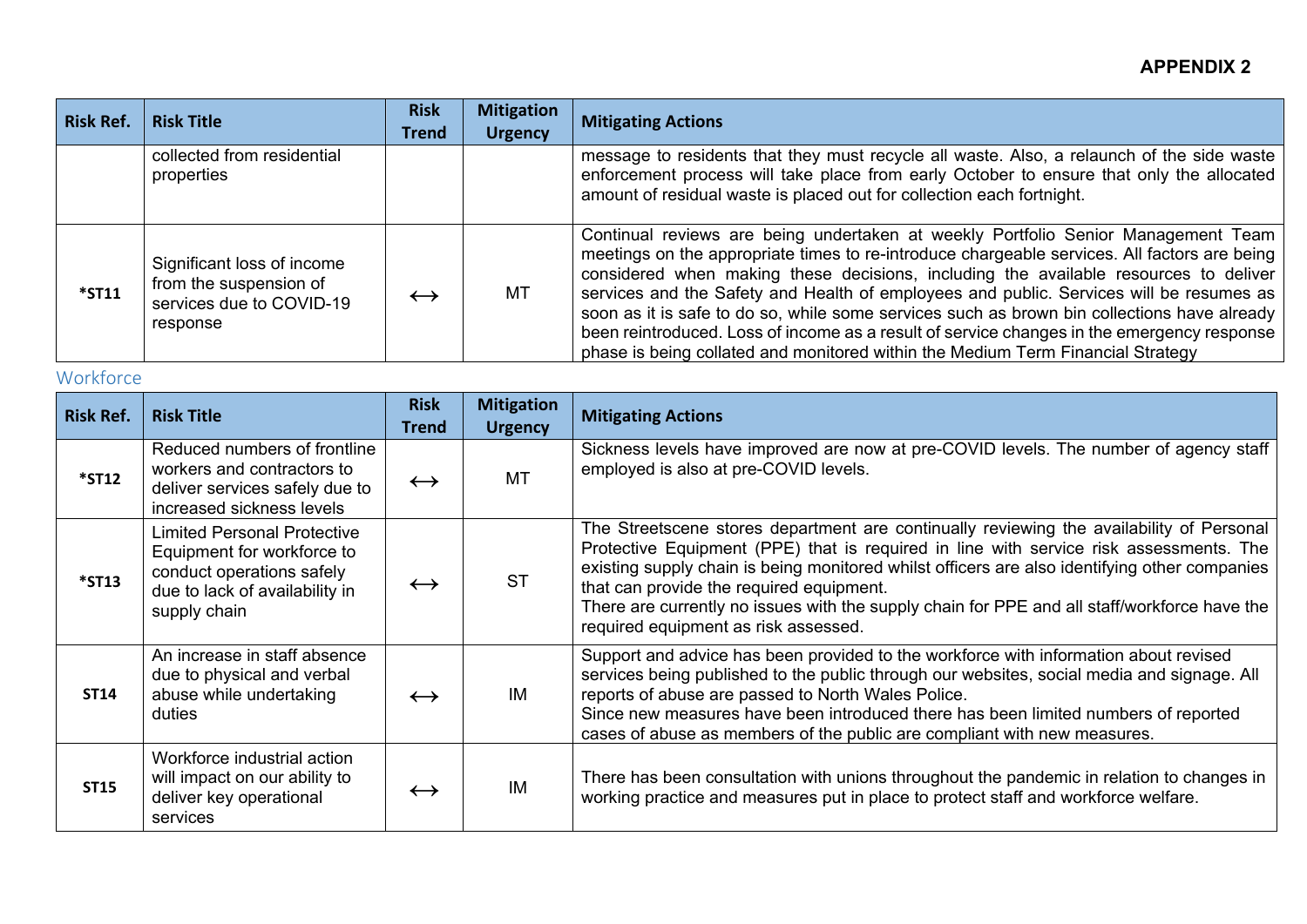#### **APPENDIX 2**

| <b>Risk Ref.</b> | <b>Risk Title</b>                                                                                                                                                                                                  | <b>Risk</b><br><b>Trend</b> | <b>Mitigation</b><br><b>Urgency</b> | <b>Mitigating Actions</b>                                                                                                                                                                                                                                                                                                                                                                                                                                                                                                                                                                                            |
|------------------|--------------------------------------------------------------------------------------------------------------------------------------------------------------------------------------------------------------------|-----------------------------|-------------------------------------|----------------------------------------------------------------------------------------------------------------------------------------------------------------------------------------------------------------------------------------------------------------------------------------------------------------------------------------------------------------------------------------------------------------------------------------------------------------------------------------------------------------------------------------------------------------------------------------------------------------------|
| <b>ST16</b>      | Inability to provide staff with<br>key training due to social<br>distancing measures                                                                                                                               | $\leftrightarrow$           | <b>MT</b>                           | Continual reviews are being undertaken on workforce training needs and when current<br>training is due to expire.<br>Sessions for mandatory training are now being held.<br>Alternative training methods are being identified (such as digital) to provide more flexibility.                                                                                                                                                                                                                                                                                                                                         |
| <b>*ST17</b>     | Increased referrals to<br>occupational health for<br>mental health issues due to<br>the impacts of remote<br>working or continuing to work<br>in frontline services<br>continuing to work in frontline<br>services | $\leftrightarrow$           | MT                                  | Continued workforce updates and welfare assessments are being undertaken to support<br>those working remotely and on frontline services. Information is distributed on a service<br>basis, and also corporately, with advice on ways of working to prevent worry or stress. All<br>staff are offered Occupational Health referrals (on request) and access to Care First for<br>independent support. Where possible meetings are held through the medium of video call to<br>promote improved interaction. The service has representation on the workforce tactical<br>group to raise any address ongoing HR issues. |
| *ST17a           | Increased risk of ill health<br>due to mental health and<br>well-being, personal and/or<br>family issues                                                                                                           | ↑                           | <b>MT</b>                           | All Managers/supervisors maintain contact with staff members whom are on sick leave or<br>have identified themselves are suffering from personal issues (bereavement; relationship<br>separations; isolation) to ensure support and reassurance is given. Managers must allow<br>staff the opportunity to work in an office environment to promote personal wellbeing and<br>personal contact and engagement. Occupational Health support is provided should it be<br>needed.                                                                                                                                        |
| <b>*ST18</b>     | Backlog of administrative<br>work due to home working<br>(permit processing, payment<br>refunds, tag printing)                                                                                                     | $\leftrightarrow$           | <b>MT</b>                           | Where administration functions can be undertaken in a remote manner then they have<br>continued as normal. Some procedures have been adapted so that they can now be done<br>from a remote location.<br>For work tasks that require a physical presence in the office, a rota has been put in to place<br>so that a set number of officers can return to Alltami depot and undertake these functions.                                                                                                                                                                                                                |
| <b>*ST19</b>     | Unable to build resilience and<br>provide generic work<br>functions due to remote<br>working                                                                                                                       | $\leftrightarrow$           | MT                                  | Streetscene prides itself on the use of generic teams to deliver a variety of functions thus<br>providing resilience in service and supporting officer development. Due to remote working,<br>cross working and training was prevented. In order to adapt, officers are now using<br>technology to link to each other, utilising video calling and document sharing. Where required<br>officers can meet in the office environment now that the physical distancing measures have<br>been put in place, this further supports generic officer training and development.                                              |
| <b>*ST20</b>     | Missing key changes in<br>employees' health and<br>wellbeing due to Face to<br><b>Face Occupational Health</b><br>Surveillance appointments<br>being placed on hold                                                | $\leftrightarrow$           | MT                                  | Alternative methods of reviewing staff welfare and health have been introduced to ensure<br>that key changes are not overlooked. Instead of face to face meetings an employee<br>questionnaire has been developed to gain an understanding of those staff under<br>surveillance. Service supervisors are in contact with operational staff during their shift to<br>identify any possible issues or be available should they have concerns than need escalating.                                                                                                                                                     |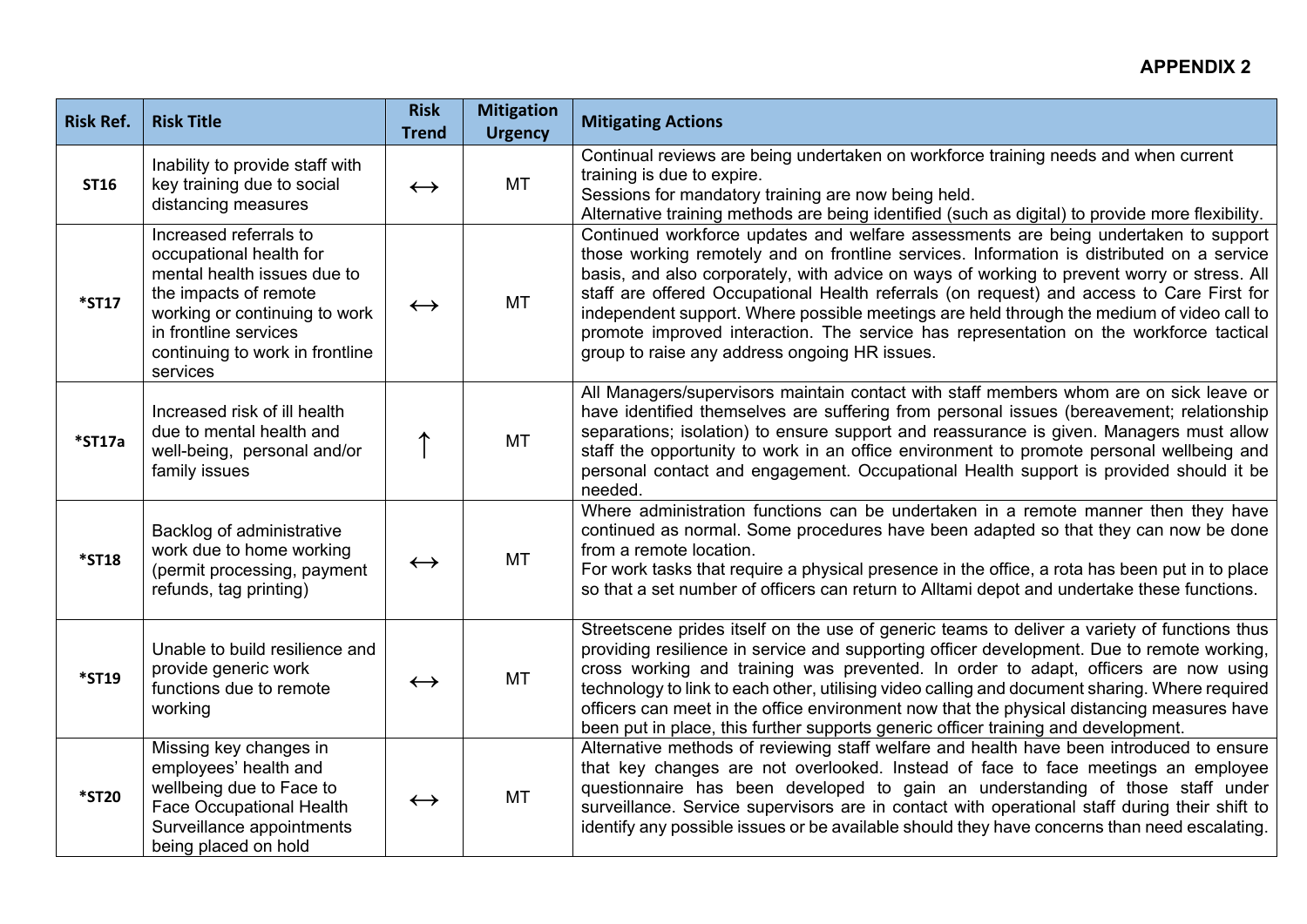#### **APPENDIX 2**

| <b>Risk Ref.</b> | <b>Risk Title</b> | <b>Risk</b><br><b>Trend</b> | <b>Mitigation</b><br><b>Urgency</b> | <b>Mitigating Actions</b>                                                                                    |
|------------------|-------------------|-----------------------------|-------------------------------------|--------------------------------------------------------------------------------------------------------------|
|                  |                   |                             |                                     | Should any health issue require escalation, then Occupational Health are holding telephone<br>consultations. |

### Property & Assets

| <b>Risk Ref.</b> | <b>Risk Title</b>                                                                                                                          | <b>Risk</b><br><b>Trend</b> | <b>Mitigation</b><br><b>Urgency</b> | <b>Mitigating Actions</b>                                                                                                                                                                                                                                                                                                                                                                                                                                                                                                                                                  |
|------------------|--------------------------------------------------------------------------------------------------------------------------------------------|-----------------------------|-------------------------------------|----------------------------------------------------------------------------------------------------------------------------------------------------------------------------------------------------------------------------------------------------------------------------------------------------------------------------------------------------------------------------------------------------------------------------------------------------------------------------------------------------------------------------------------------------------------------------|
| <b>ST21</b>      | Loss of depot facilities will<br>impact our ability to deliver<br>operational services                                                     | $\leftrightarrow$           | IM                                  | Required on-going maintenance at Alltami depot been facilitated throughout the pandemic<br>period, and reviews of risks have taken place to foresee any change to working<br>arrangements. Both Service delivery (operational teams) and office based staff have<br>returned to the office environment and all depot locations are functioning as required.                                                                                                                                                                                                                |
| $*$ ST22         | Lack of available burial<br>capacity due to increased<br>demand                                                                            | $\leftrightarrow$           | <b>MT</b>                           | Ongoing work is taking place to identify additional burial provision in proximity to current<br>cemeteries. New legislation introduced in response to COVID-19 allows for Local authorities<br>to compulsory purchase land to introduce additional burial capacity if required. These options<br>are being explored                                                                                                                                                                                                                                                        |
| <b>ST23</b>      | Impact of adverse weather<br>conditions on the highway<br>network resulting in damage<br>to infrastructure                                 | $\leftrightarrow$           | <b>MT</b>                           | Preventative maintenance schemes have recommenced and officers are working closely<br>with contractors to ensure best value is achieve. Gully Emptying, Sweeping and defect<br>repair teams have continued to maintain the network in efforts to mitigate against loss of<br>infrastructure.                                                                                                                                                                                                                                                                               |
| *ST24            | Unable to progress with key<br>infrastructure improvement<br>projects due to prolonged<br>pandemic impacts due to<br>reduced grant funding | $\leftrightarrow$           | <b>MT</b>                           | During the initial stages of the lockdown, progress on infrastructure improvements was put<br>on hold. However, since the improvement of connectivity in a remote nature, the planning of<br>these schemes has commenced again, and while behind initial schedule progress is being<br>made through design phase. Some highway infrastructure improvement schemes are being<br>progressed and are underway as the service has made use of the quieter highway network.<br>Discussions have resumed with Welsh Government on possible grant funding for further<br>schemes. |
| <b>*ST25</b>     | Inadequate vehicle capacity<br>to transport pupils and<br>passengers whilst adhering<br>to social distancing                               |                             | MT                                  | Guidance on the provision of school transport has now been issued by National Government.<br>The guidance is achievable and a full return to service was achieved in September.<br>Transport colleagues continue to have ongoing dialogue with colleagues in education to<br>monitor the situation.                                                                                                                                                                                                                                                                        |
| <b>*ST26</b>     | Lack of available space at the<br>Alltami depot facility to be<br>able to provide full service<br>due to social distancing<br>measure      |                             | MT                                  | The service delivery team have sufficient space at the depot to provide all services, having<br>made use of the staff car park for operational vehicles.<br>The office facility has been reconfigured to ensure physical distancing and staff who<br>require to attend the depot to provide key functions are now able to do this.                                                                                                                                                                                                                                         |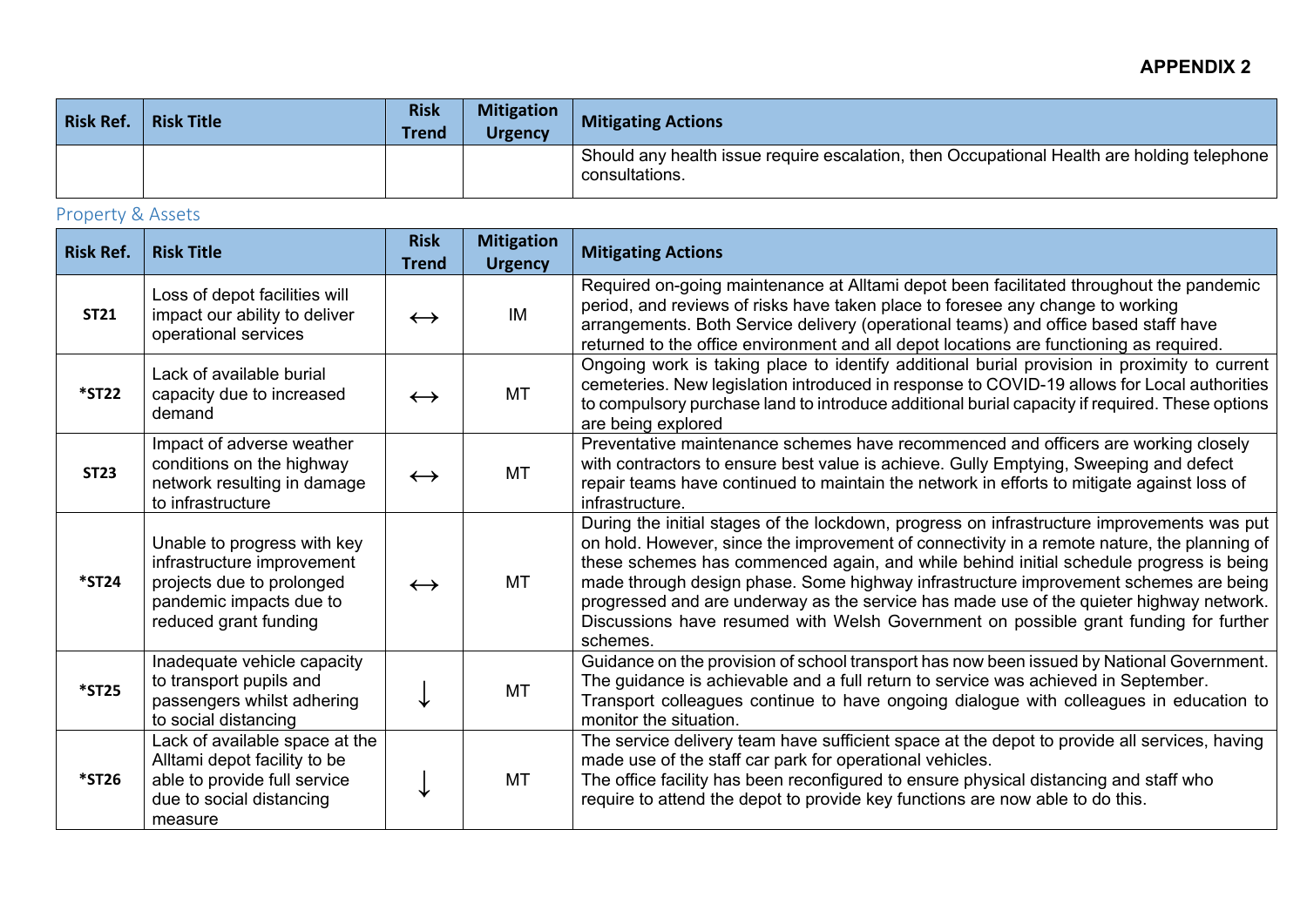# Governance/Legal

| <b>Risk Ref.</b> | <b>Risk Title</b>                                                                                                                                                                                            | <b>Risk</b><br><b>Trend</b> | <b>Mitigation</b><br><b>Urgency</b> | <b>Mitigating Actions</b>                                                                                                                                              |
|------------------|--------------------------------------------------------------------------------------------------------------------------------------------------------------------------------------------------------------|-----------------------------|-------------------------------------|------------------------------------------------------------------------------------------------------------------------------------------------------------------------|
| <b>*ST27</b>     | Breach of legislation / Non-<br>legislation<br>compliance with<br>(Environmental<br>Permits,<br>Health & Safety,<br>Vehicle<br>Operators' license, TROs) due<br>to the inability to provide work<br>services | $\leftrightarrow$           | MT                                  | All services have now resumed to pre-COVID standards and there are no ongoing potential<br>risks to environmental breaches however this will continue to be monitored. |

## External Regulation

| <b>Risk Ref.</b> | <b>Risk Title</b>                                                                                         | <b>Risk</b><br><b>Trend</b> | <b>Mitigation</b><br><b>Urgency</b> | <b>Mitigating Actions</b>                                                                                                                                                                                                                                                                                                                                                                                                                                                                                                                                                                                                                                                                                                                                                                                                                                              |
|------------------|-----------------------------------------------------------------------------------------------------------|-----------------------------|-------------------------------------|------------------------------------------------------------------------------------------------------------------------------------------------------------------------------------------------------------------------------------------------------------------------------------------------------------------------------------------------------------------------------------------------------------------------------------------------------------------------------------------------------------------------------------------------------------------------------------------------------------------------------------------------------------------------------------------------------------------------------------------------------------------------------------------------------------------------------------------------------------------------|
| <b>ST28</b>      | Unable to accept and<br>process waste and recycling<br>due to the loss of<br><b>Environmental Permit</b>  | $\leftrightarrow$           | MT                                  | Officers are working with Natural Resources Wales to monitor temporary changes to<br>permit conditions. Natural Resources Wales position statement of working with permit<br>holders and easing some restriction on the permit has helped to reduce likelihood of loss of<br>permit. Officers have been closely monitoring tonnage data weekly and monthly and will<br>continue to do so, to ensure that waste is dealt with as effectively as possible. In addition,<br>officers are working closely with operational teams to identify and manage any issues for<br>collection and transfer/bulking. Contingency plans are ready to be enabled if any issues<br>arise from contractors being unable to collect waste for correct and safe disposal. At<br>present there are no issues with operating waste facilities and all end processors are<br>accepting waste. |
| <b>*ST30</b>     | Expiry of statutory training<br>certifications due to the<br>inability to undertake testing /<br>training | $\leftrightarrow$           | SТ                                  | Training has taking place with social distancing measure in place. Training and Compliance<br>officers are reviewing all certification that has, or is about to, expire and communicating with<br>internal and external training providers on the best way forward in the short term.<br>Within the generic workforce there is currently sufficiently trained staff to deliver key services.<br>The service is also exploring my technological solutions to delivering training packages.                                                                                                                                                                                                                                                                                                                                                                              |
| $*$ ST32         | Backlog in vehicle MOTs due<br>to the closure of test centres                                             | ✔                           | МT                                  | Vehicles will be maintained at MOT standard, even though the official test will not take place.<br>Management team will closely monitor the industry situation in anticipation of any further<br>service disruption at MOT facilities, although a 12-month extension period has been granted<br>and should allow for the delivery of MOTs to now run normally.                                                                                                                                                                                                                                                                                                                                                                                                                                                                                                         |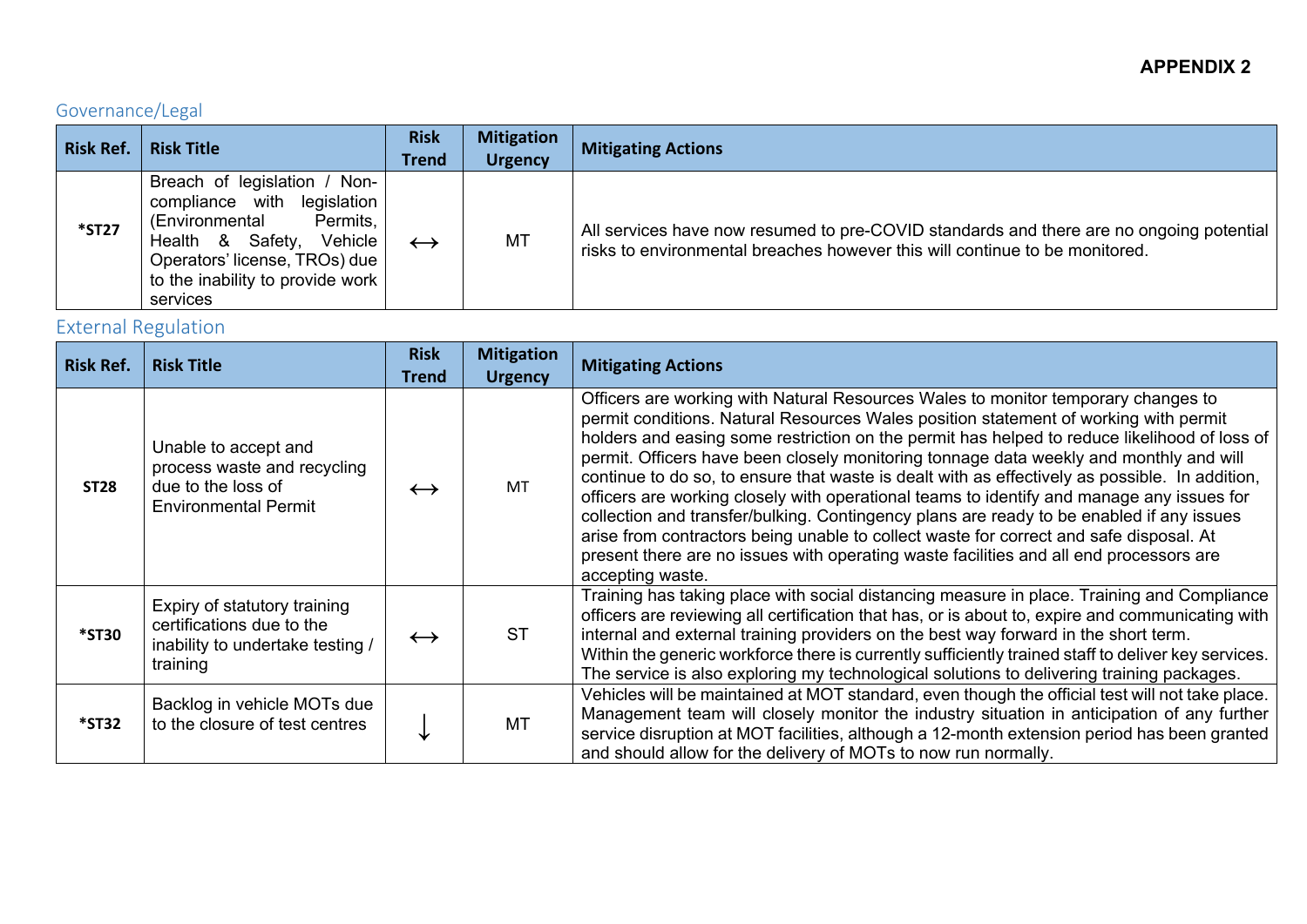### ICT & Systems

| <b>Risk Ref.</b> | <b>Risk Title</b>                                                                                                           | <b>Risk</b><br><b>Trend</b>   | <b>Mitigation</b><br><b>Urgency</b> | <b>Mitigating Actions</b>                                                                                                                                                                                                                                                                                       |
|------------------|-----------------------------------------------------------------------------------------------------------------------------|-------------------------------|-------------------------------------|-----------------------------------------------------------------------------------------------------------------------------------------------------------------------------------------------------------------------------------------------------------------------------------------------------------------|
| <b>ST33</b>      | Unable to deliver key<br>operational services due to<br>the failure of<br>telecommunications, ITC,<br>mobile phone networks | $\overleftarrow{\phantom{a}}$ | IM                                  | Staff have amended lines of communication and adapted to the challenges brought about<br>by the pandemic to ensure business continuity throughout. Managers have worked closely<br>with IT colleagues to ensure that access to systems, or any issues that have occurred,<br>have been dealt with and resolved. |

# Risk Register - Part 2 (Portfolio Service & Performance)

## Service Delivery

| <b>Risk Ref.</b> | <b>Risk Title</b>                                                                                                                                                                                                                      | <b>Risk</b><br><b>Trend</b> | <b>Mitigation</b><br><b>Urgency</b> | <b>Mitigating Actions</b>                                                                                                                                                                                                                                                                                                                                                                                                                                                                                                                                   |
|------------------|----------------------------------------------------------------------------------------------------------------------------------------------------------------------------------------------------------------------------------------|-----------------------------|-------------------------------------|-------------------------------------------------------------------------------------------------------------------------------------------------------------------------------------------------------------------------------------------------------------------------------------------------------------------------------------------------------------------------------------------------------------------------------------------------------------------------------------------------------------------------------------------------------------|
| *ST34            | Lack of available materials<br>(tarmac, stone) to undertake<br>planned works due to product<br>availability                                                                                                                            | $\leftrightarrow$           | <b>ST</b>                           | Streetscene stores department are continually monitoring product availability to identify<br>any forthcoming problems. Alternative suppliers have been sourced which have product<br>availability should it be needed. There are currently no issues within the supply chain and<br>all planned works are commencing                                                                                                                                                                                                                                        |
| <b>*ST35</b>     | Lack of preparedness to<br>respond to multiple<br>emergencies or major<br>incidents during the<br>pandemic (severe weather<br>event, fire, major transport<br>accident) due to resource<br>being focused on delivering<br>key services | $\leftrightarrow$           | MT                                  | Quarterly Emergency Planning meetings are arranged with members of Streetscene,<br>housing, emergency planning and North Wales Council-Regional Emergency service<br>(NEC-REPS) to discuss and review procedures for emergencies.<br>Combined resource and support could be compromised should another emergency issue<br>arise during this time and resilience is being identified. Partnership working will allow for<br>additional resource to respond to incidents.<br>Accountable managers to support with additional emergencies have been identified |
| <b>*ST36</b>     | Loss of key suppliers or<br>partner organisations to<br>deliver key operational<br>services due to company<br>insolvencies                                                                                                             | $\leftrightarrow$           | MT                                  | All service areas have been in contact with key suppliers and contractors to review<br>company Business Continuity Plans to ensure adequate response to the crisis.<br>Discussions have included the sustainability of companies due to pressures of closure or<br>reduced service. Where there has been concern, alternative suppliers/providers have been<br>identified to continue service. In isolated cases there has been no alternative provider<br>available (e.g. Textile disposal) therefore this service has stopped in the short term.          |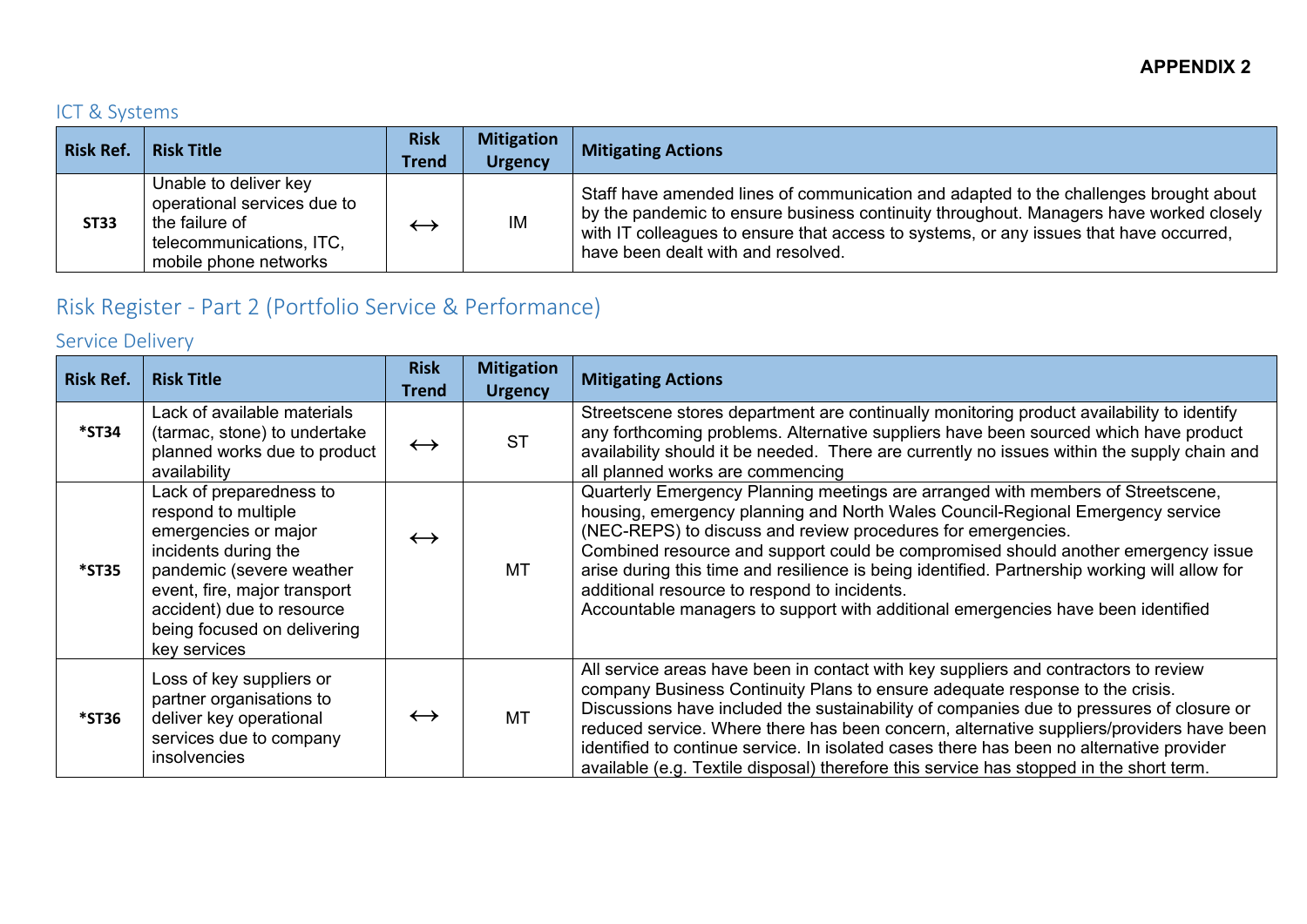## Highway Policy

| <b>Risk Ref.</b> | <b>Risk Title</b>                                                                                                                           | <b>Risk</b><br>Trend | <b>Mitigation</b><br><b>Urgency</b> | <b>Mitigating Actions</b>                                                                                                                                                                                                                                                                                                                                                                                                                                     |
|------------------|---------------------------------------------------------------------------------------------------------------------------------------------|----------------------|-------------------------------------|---------------------------------------------------------------------------------------------------------------------------------------------------------------------------------------------------------------------------------------------------------------------------------------------------------------------------------------------------------------------------------------------------------------------------------------------------------------|
| <b>*ST38</b>     | Unable to undertake<br>pedestrian/cycle safety<br>training due to schools not<br>operating and reduced<br>funding                           | $\leftrightarrow$    | <b>ST</b>                           | Liaison with schools is underway in order restart essential training for pupils. It may be<br>possible to continue to train larger gatherings of pupils due to the outdoor environment for<br>which the training is often conducted.                                                                                                                                                                                                                          |
| *ST39            | Unable to undertake traffic<br>surveys to support financial<br>bids for transport schemes or<br>justify implementing new<br>safety measures |                      | <b>ST</b>                           | Traffic surveys, including volumetric traffic counts, parking surveys, speed surveys, origin<br>and destination surveys and public transport patronage surveys were suspended due to<br>average commuting levels not being met.<br>Since the lifting of lockdown restrictions, vehicle volumes on the public highway have<br>increased and traffic counts are now possible with data gleaned reliable enough to make<br>decisions on future transport schemes |

### Fleet

| <b>Risk Ref.</b> | <b>Risk Title</b>                                                           | <b>Risk</b><br><b>Trend</b> | <b>Mitigation</b><br><b>Urgency</b> | <b>Mitigating Actions</b>                                                                                                                                                                                                                                                                                                                                       |
|------------------|-----------------------------------------------------------------------------|-----------------------------|-------------------------------------|-----------------------------------------------------------------------------------------------------------------------------------------------------------------------------------------------------------------------------------------------------------------------------------------------------------------------------------------------------------------|
| <b>ST40</b>      | Interruption of available fuel<br>to sufficiently operate fleet<br>vehicles |                             | IM                                  | Officers have maintained regular contact with supplier throughout the pandemic to stay<br>informed about issues such as demand, delivery lead times, and any supply interruptions.<br>Officers have gained assurances that should any interruption to fuel supply occur, then<br>under The Civil Contingencies Act, Alltami depot would be consider a key site. |

### Waste Strategy

| <b>Risk Ref.</b> | <b>Risk Title</b>                                                                        | <b>Risk</b>       | <b>Mitigation</b> | <b>Mitigating Actions</b>                                                                                                                                                                                                                                                                                                                                                                                                                                                                                                     |
|------------------|------------------------------------------------------------------------------------------|-------------------|-------------------|-------------------------------------------------------------------------------------------------------------------------------------------------------------------------------------------------------------------------------------------------------------------------------------------------------------------------------------------------------------------------------------------------------------------------------------------------------------------------------------------------------------------------------|
|                  |                                                                                          | <b>Trend</b>      | <b>Urgency</b>    |                                                                                                                                                                                                                                                                                                                                                                                                                                                                                                                               |
| *ST41            | Unable to dispose of waste<br>and recycling products due to<br>end producer availability | $\leftrightarrow$ | <b>ST</b>         | Officers are working with Welsh Government and partners organisations to identify<br>changes in the recycling market. An all Wales approach has been adopted to share<br>knowledge of problems arising within the supply chain. Officers are discussing joint<br>working with neighboring authorities to establish consistent recycling disposal companies.<br>Contingency plans are being developed in response to known problems with recycling<br>disposal streams and alternative methods of disposal are being explored. |

Parking and Enforcement

| <b>Risk Ref.</b> | <b>Risk Title</b> | <b>Risk</b> | <b>Mitigation</b> | <b>Mitigating Actions</b> |
|------------------|-------------------|-------------|-------------------|---------------------------|
|                  |                   | Trend       | <b>Urgency</b>    |                           |